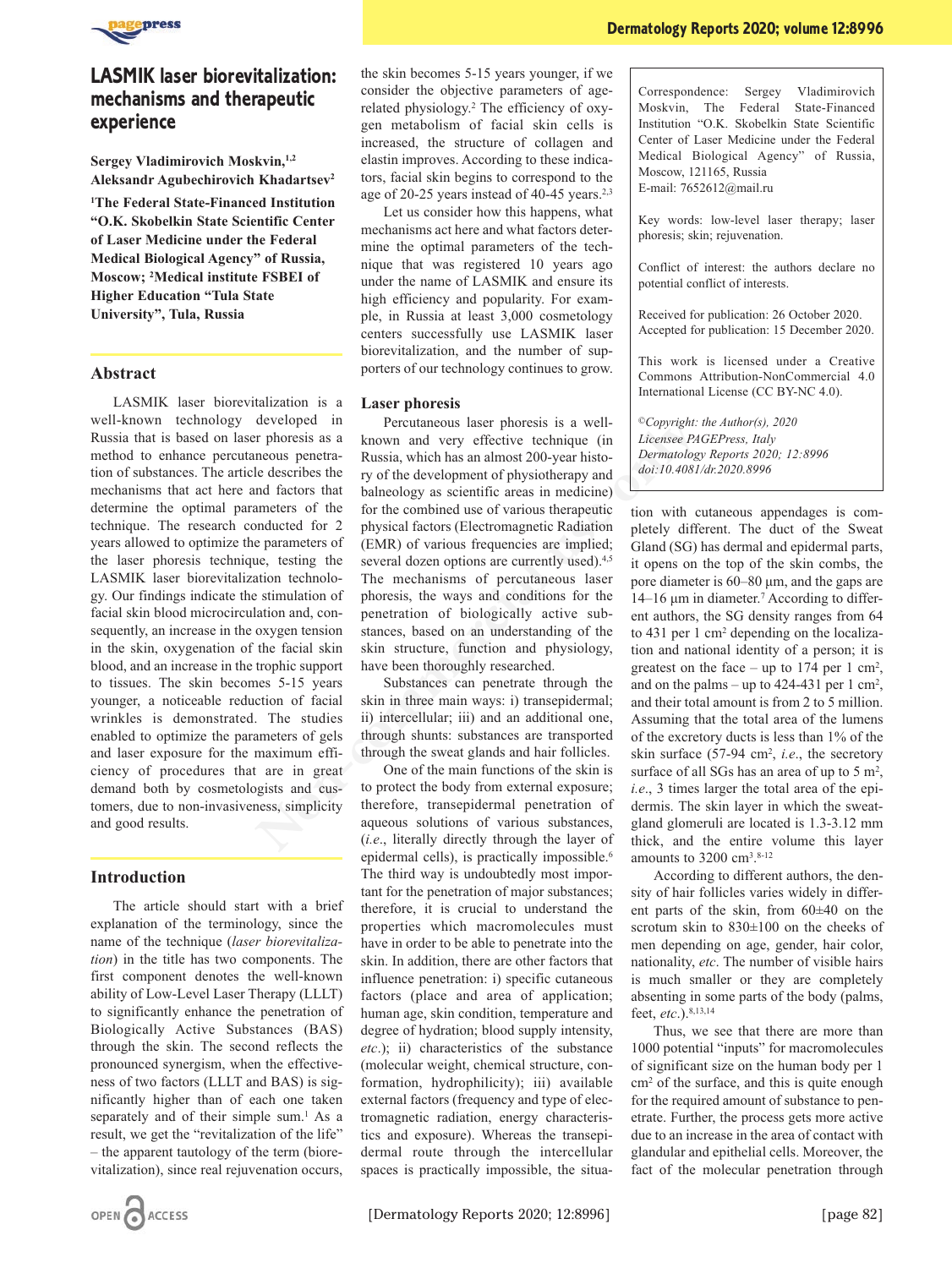

the entrance does not automatically mean their further advancement, since it is necessary to pass through the cells of the glands and/or epithelium.

The mechanism that allows this to be implemented is well known; it is called transcytosis (pinocytosis) and involves a process that combines the signs of exo- and endocytosis. An endocytic vesicle (endosome) forms on one surface of a cell; this endosome is transferred to the opposite edge of the cell, becoming an exocytotic vesicle and releasing its contents into the extracellular space. The entire process (complete passage of the substance) takes no more than 1 min. This mechanism is known as the main one, which ensures the absorption of small drops of water, proteins, glycoproteins and macromolecules with a maximum size of up to 1000 nm (1 μm) by cells and provides the work of the endocrine glands.15,16

Therefore, to implement laser phoresis, the substance must be hydrophilic and have fragments up to 1 μm in size. It is clear that no problems should arise (nor do any arise) in the case of laser phoresis of aqueous solutions of low-molecular weight compounds, which are mainly used in medicine.2 The situation is different with Hyaluronic Acid (HA), which in its natural state is prone to form long filaments, for example, ranging from 450 nm (0.45 μm) to 4200 nm (4.2 μm) in a cartilage. However, in an aqueous solution, the same HA molecule (1000 kDa), having an extended length of 2500 nm (2.5  $\mu$ m), forms a sphere of only 200 nm in diameter.17

It is known that thermodynamic triggering of  $Ca^{2+}$ -dependent processes is the primary mechanism of Biomodulating Action (BA) of Low-Intensity Laser Light (LILL).18 During LILL absorption, a local short-term violation of thermodynamic equilibrium occurs, which results in  $Ca^{2+}$ ions release from the intracellular depot and their consequent propagation in the form of waves throughout the cell, initiating the activation of  $Ca^{2+}$ -dependent processes,<sup>15</sup> which, in particular, are endo- and exocytosis.<sup>15,19,20</sup> Thus,  $Ca^{2+}$  ions release induced by LILL leads to transcytosis activation in general; this is the principal process in the laser phoresis mechanism.

Most notably, laser phoresis is not only the easiest and economically feasible method to implement, but it is also a very effective procedure. Figure 1 shows the comparison between the effectiveness of various physical factors affecting the penetration of carbochromene through the cell membrane, which demonstrates the indisputable advantages of laser phoresis.5

Although we are aware of the laser

phoresis mechanisms, an extremely important question refers to the Molecular Mass (MM) of HA molecules, which can be introduced percutaneously, and to the result which can be obtained. It has been shown that in women HA concentration in the skin decreases with aging, which is especially pronounced after 60 years.<sup>21</sup> Over time skin gets severely dehydrated, the fragility of blood vessels increases, new wrinkles appear and current wrinkles deepen, resulting in decreased skin thickness and turgor.

Presumably this is associated, inter alia, with HA deficiency, which serves as a justification for HA introduction into the skin.

It is known that high-molecular weight HA (more than 2000-6000 kDa) is applied to intradermal injections; in contrast, HA with a molecular weight of up to 600 kDa can penetrate directly through the skin.16,22 The research by M. Farwick *et al.* (2008)<sup>23</sup> showed that HA possesses skin-friendly properties that can be controlled by the use of HA with various MM. Thus, low-molec-



**Figure 1. The effect of various physical factors on the phoretic mobility of carbochromene in various physical fields (exposure time 5 min). 1: helium–neon laser illumination (633 nm, 20 mW); 2: short-wave ultraviolet illumination (254 nm, lamp power 220 W); 3: ultrasound (0.88 MHz, 0.6 W/cm2); 4: EMR 460 MHz, 2 W; 5: EMR 40.7 MHz, 15 W; 6: alternating magnetic field (50 Hz, 35 mT); 7: constant magnetic field (30 mT); 8: direct electric current (electrophoresis).5**



**Figure 2. Indicators of the activation coefficient of syntoxic adaptation programs in the treatment and control groups (87 patients).**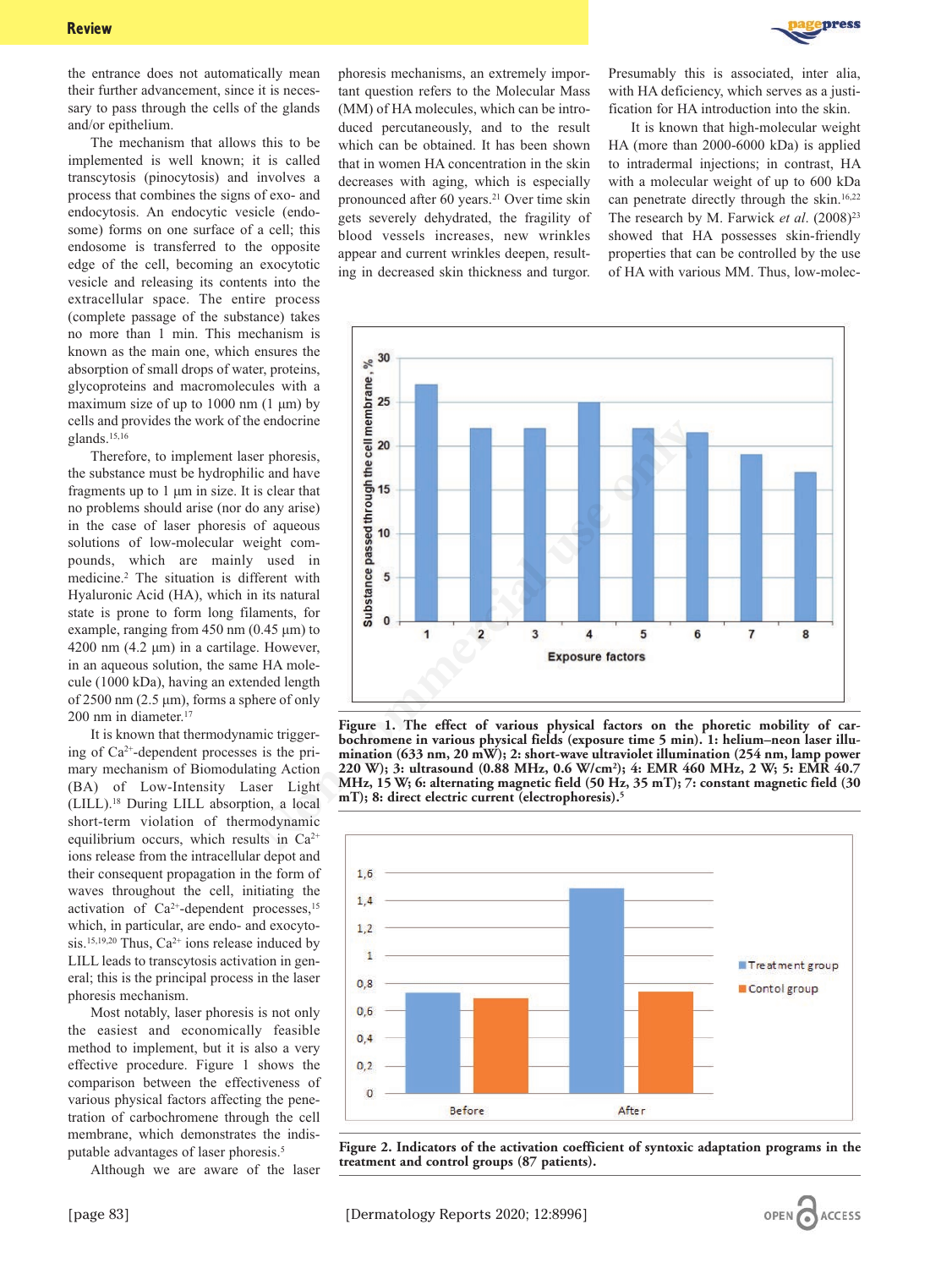

ular weight HA (50 kDa) is better transported through the skin cover than HA with high MM (800 kDa); it also activates a larger number of keratinocyte genes, including genes responsible for the differentiation of keratinocytes and the formation of complexes of intercellular contacts, which decreases in photo-damaged and aging skin. The moisturizing effect and increased skin elasticity are more inherent in high-molecular weight HA, while low-molecular weight HA showed the wrinkle-tightening effect. The authors explain the increase in activity with the decreasing molecular weight of HA through better transepidermal penetrating ability for smaller HA molecules.

We developed custom hyaluronic acid (2% sodium hyaluronate) with a molecular weight of 250-750 kDa that is applied by LASMIK technology. A mix of HA with different MM enables getting a quickly visible result in the form of tightened fine wrinkles, and provides a long-term effect that lasts up to 1-3 months.<sup>24,25</sup> This will be discussed further.

Laser phoresis, including HA-based preparations, has long been successfully used in medicine: dentistry (TMJD, stomatitis, periodontitis),<sup>26-33</sup> otorhinolaryngology (sinusitis, tonsillitis) $34,35$  cardiology (arterial hypertension),36 andrology,37 gynecology38 and other fields. However, it is cosmetology and dermatology that are the main areas of application of this technique.39,40

#### **Laser biorevitalization**

Having understood the essence and mechanisms of the processes occurring during laser phoresis, as well as the optimal parameters of HA, we continued research on the optimization of the laser illumination technique parameters with an objective assessment of the results of the skin response to the combined exposure.

E.A. Ryazanova  $(2007)^{25}$  showed that after applying electromyostimulation prior to laser phoresis by Matrix-Cosmetologist Laser Therapeutic Complex produced by Research Center "Matrix" (Moscow, Russia), the neuroreceptor and muscle apparatuses were activated and blood microcirculation improved. These changes contribute to an active response to the exposure to Low-Intensity Laser Illumination (LILI) and the penetration of HA and Succinic Acid (SA) deep into the tissues. It turned out that low concentrations of HA and SA provide a very significant effect of enhanced microcirculation and the general influence of LLLT on the human body, increasing its adaptive capabilities (Figure 2).41 There is a significant (almost 2-fold) increase in the number of open pores, which we demonstrated with a thermal imaging camera (Figure 3).<sup>41</sup>

We conducted the research for 2 years (2010-2011) to optimize the parameters of the laser phoresis technique, testing the LASMIK laser biorevitalization technology, which was later patented but according to existing legislation, the method can be used by anyone without any restrictions<sup>42</sup> Various parameters of blood microcirculation and face skin fluorescence were measured using special equipment (Laser Doppler flowmetry with the function of evaluating cellular metabolism and protein structure). The trial involved 85 women, and was carried out in 3 stages: i) measurements were taken in 25 women aged 20-25 years (control group) and 60 women aged 45–55 years (treatment groups) without external influence, ii) measurements were taken after applying a gel with HA (the  $1<sup>st</sup>$  treatment group), iii) measurements were taken after the LILI and laser phoresis (in two other treatment groups). $2,3$ 

Laser illumination parameters were as follows: 780 nm wavelength, continuous mode, power of 50 mW, power density of 50 mW/cm2 , exposure time of 30 s per zone, total procedure time of 10 min (15 zones on the face), treatment course consisting of 10 daily procedures. For laser phoresis, 1.5% HA gel (MM 25–750 kDa) was applied to the zone shortly before the illumination.

The mean value of the parameters and the error of mean were determined. A correlation analysis was performed, one-way analysis of variance, Student t-test was used. To analyze the contingency tables of nonparametric features, the  $\chi^2$  criterion was used.  $p \leq 0.05$ . Our findings indicate the stimulation of facial skin blood microcirculation and, consequently, an increase in the oxygen tension in the skin, oxygenation of the facial skin blood, and an increase in the



**Figure 3. Open sweat channels (left) and temperature profiles through the pores (right) after electromyostimulation and laser phoresis.**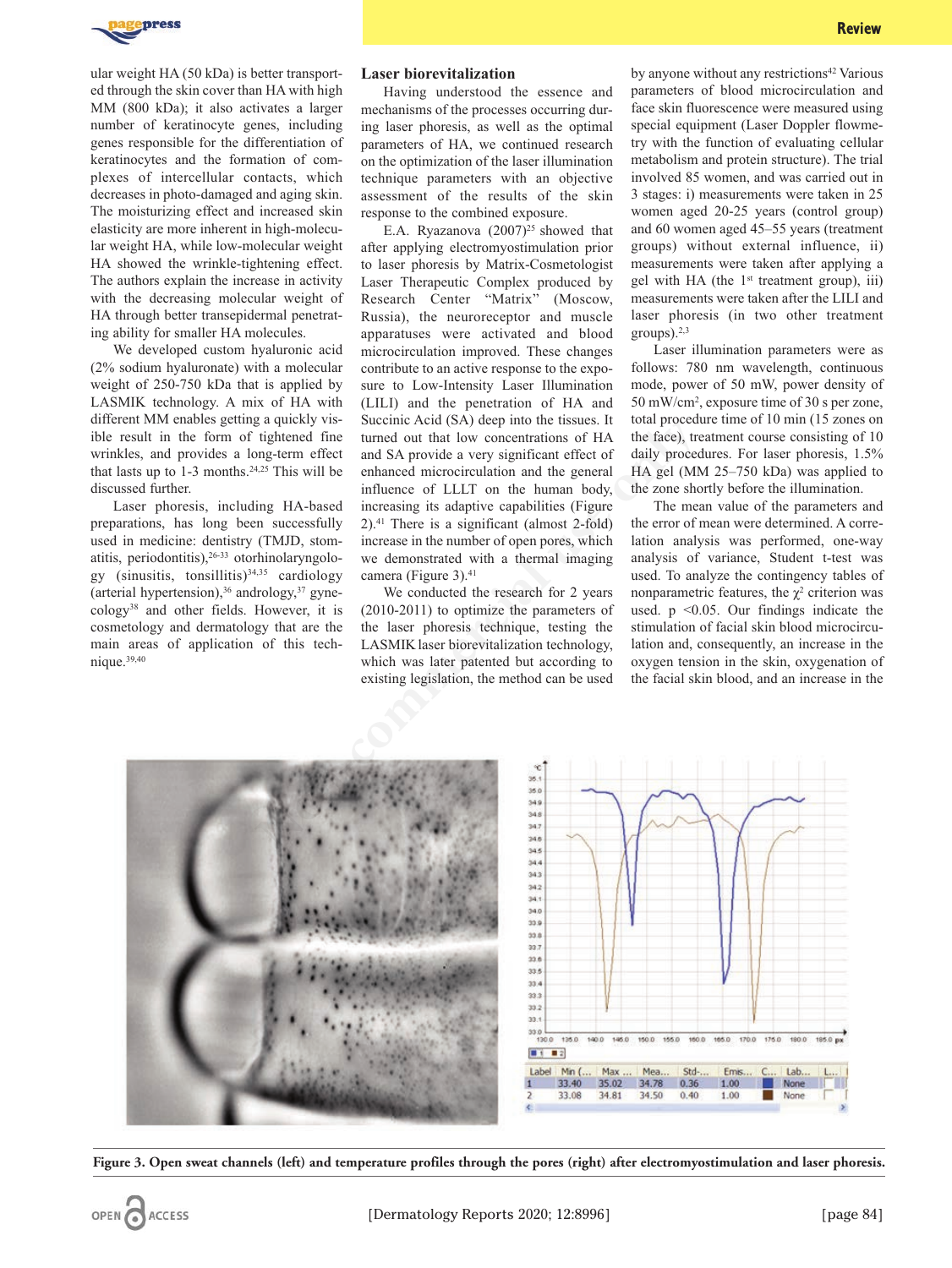

trophic support to tissues. All these secondary effects were caused by LILI and the initiation of Ca2+-dependent processes, in particular, stimulation of NO synthesis by endothelium, resulting in endotheliumdependent vasodilation and increased perfusion.<sup>3</sup>

The comparative analysis of the effects of LILI and laser phoresis exposure indicates a significantly more pronounced effect of the combined technique. Thus, it was confirmed that LILI enhanced the effectiveness of the positive biological effect of HA on the facial skin blood microcirculation in women aged 45-55 years, *i.e*. there was synergy.

Initially, in treatment groups, the integral indicator – the Efficiency Of Oxygen Metabolism (EOOM), was reduced by more than half compared to the control group (aged 20–25 years), (Figure 4), $41$  which is the physiological age norm. The research results revealed an increase in the EOOM by 36% after applying gel with HA in women aged 45-55 years, and on average by 23% after exposure to laser illumination; the EOOM almost doubled after laser phoresis with HA (Figure  $5$ ),<sup>41</sup> virtually reaching the norm, corresponding to 20 years younger age, which is clearly demonstrated by a noticeable reduction of facial wrinkles (Figure 6). Our findings indicate an improvement in local blood circulation, stable oxygenation of the skin, an improvement in the efficiency of oxygen consumption by skin cells, stabilization of the energy metabolism of skin cells, a slow decrease in the concentration of oxidized flavoproteins and an increase in the concentration of reduced pyridine nucleotides, which causes an increase in the EOOM of the facial skin.

The observations showed that, in terms of various indicators, the effect lasts from 1 to 3 months, which explains the need to carry out the procedures at least once per month, and the need to conduct a course consisting of at a minimum five daily, or alternate-day, procedures once every 6 months.

A comparative evaluation of the LILI of various spectra was carried out, and the influence of modulation and other parameters of the technique was studied with the purpose of its optimization; these data were published in specialized journals, and four monographs were printed.2,24,40,41

# **Conclusions**

Thus, an understanding of the mechanisms of laser phoresis and Biological Effect (BE) of LILI at the cellular and tissue



**Figure 4. The efficiency of oxygen metabolism of facial skin cells in women of different age groups (p <0.05 compared to another age group).**



**Figure 5. The effectiveness of the oxygen metabolism of facial skin cells in women after application of the HA gel, exposure to LILI and laser phoresis with HA (p <0.05 compared to the control group).**



**Figure 6. Reduction of facial wrinkles (a 45-year-old male).**

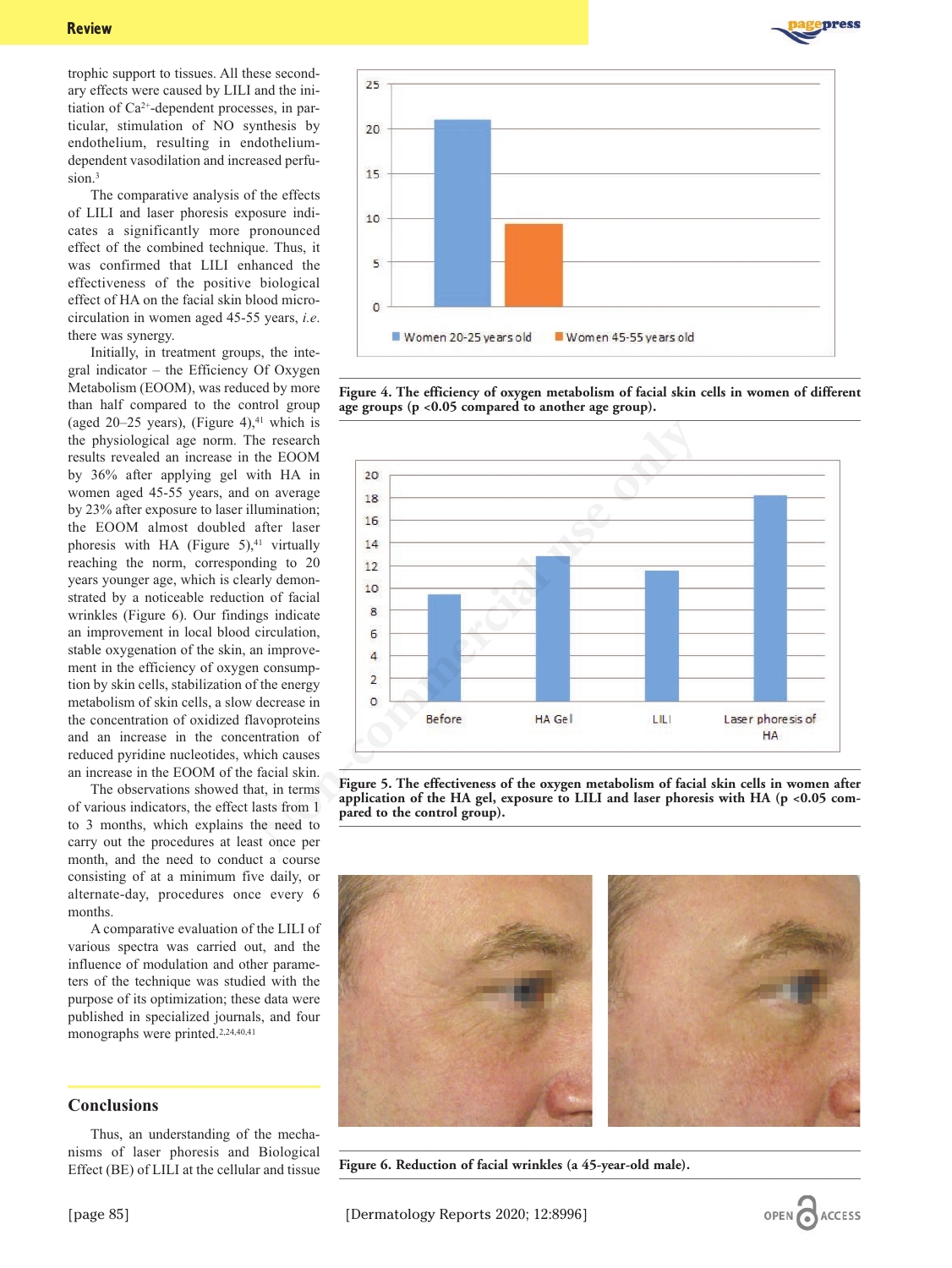

levels, as well as the long-term experience of thousands of specialists, allow us to confidently formulate the basic requirements for substances and parameters of the laser illumination technique that provide the most effective implementation of LASMIK laser biorevitalization.<sup>43,44</sup> i) Substances penetrate into the skin through sweat glands and hair follicles by means of transcytosis. Since transcytosis is a Ca<sup>2</sup>-dependent process and the LILI BE mechanism is also based on their activation,<sup>1,18</sup> laser phoresis justifiably is the most effective way to enhance transdermal transport, which is possible only for hydrophilic molecules with molecular masses up to 750 kDa. ii) It has been shown that it is most optimal to use a mix of HA with a molecular weight of 250-750 kDa. iii) The concentration of HA in an aqueous solution should not exceed 2- 3%, since a large amount of water is necessary for its penetration. iv) Optimum wavelengths (tested by us) make 405, 525, 780 nm. Each wavelength has its own positive qualities; it is rather difficult to identify the most optimal one.1 v)The optimal power density is 20-50 mW/cm2 and depends on the wavelength. More often, a continuous laser mode is used, however, modulation with a frequency of 10 Hz significantly increases the efficiency of the technique. vi) The area of the substance application should be illuminated for no more than 1 min; furthermore, it is necessary to bear in mind that the total time of the laser illumination should not exceed 20 minutes. vii) Laser phoresis procedures should be carried out at least once per month, and every 6 months it is required to take a course consisting of at least 5 daily or alternate-day procedures. for hydrophile melocules **1982.19-39.** [Pathin Russin]. That State Unit Tula State Unit The S. Kinen-Commercial IDS: The melocular veiging that it is most optimal to acion of the red, infrared range and its 19. Crarfoli E,

In conclusion, we draw special attention to the fact that for LASMIK *laser biorevitalization* it is necessary to use only *lasers* in accordance with the well-known (in Russia) rules of low-level laser therapy procedures.45,46 Unfortunately, we had to face with discrediting of the procedure for many times when incoherent light sources and/or unacceptable illumination parameters were used.

### **References**

- 1. Moskvin SV. [The effectiveness of laser therapy. Series "Effective laser therapy". Vol. 2.] Moscow-Tver: Triada 2014:2. ISBN 978-5-94789-636-7 [Book in Russian].
- 2. Antipov EV. [Laser phoresis of hyaluronic acid in the correction of agerelated changes in microcirculation and oxygen metabolism of skin cells.]

Moscow: Medical Institute REAVIZ; 2013. [Dissertation in Russian]. [Article in Russian].

- 3. Moskvin SV, Antipov EV, Zarubina EG, Ryazanova EA. [The effectiveness of oxygen metabolism of the skin of the face before and after laser phoresis of hyaluronic acid in women of various age groups.] Laser Med 2011;15:89. [Article in Russian].
- 4. Danilova IN, Minenkov AA, Kamenetskaya TM, Sharpanova IK, Shur VV. [The method of introducing drugs into a living organism.] SU 1983;1012923. [Patent in Russian].
- 5. Minenkov AA. [Low-energy laser radiation of the red, infrared range and its use in combined methods of physiotherapy.] Moscow: Res Center Balneol Physiother 1989. [Dissertation in Russian].
- 6. Mikhaylov IN, Vinogradova EV. [Skin structure.] In: Chernukh AM, Frolov EP. (eds). [Skin: structure, function, general pathology and therapy.] Meditsina 1982:19-59. [Article in Russian].
- 7. Tsvetkova GM. [Morphology of normal skin.] In: Skripkin YK, Mordovtsev VN. (eds). [Skin and venereal diseases.] Meditsina 1999;1:11–29. [Article in Russian].
- 8. Kalantayevskaya KA. [Morphology and physiology of human skin.] Kiev: Zdorov'ya 1972. [Book in Russian].
- 9. Kuno Y. Human perspiration. Springfield, Illinois: Charles C. Thomas. Blackwell Scientific Publications; 1956.
- 10. Cage GW, Dobson RL. Sodium Secretion and Reabsorption in the Human Eccrine Sweat Gland. J Clin Invest 1965;44:1270–6. doi:10.1172/JCI105233
- 11. Gordon RSJr, Cage GW. Mechanism of Water and Electrolyte Secretion by the Eccrine Sweat Gland. Lancet 1966;1:1246-50. doi:10.1016/s0140- 6736(66)90249-2
- 12. Montagna W. The Structure and Function of Skin. New York: Academic Press;1962.
- 13. Report of the Task Group on Reference Man. ICRP Publication 23. Oxford: Pergamon Press; 1975.
- 14. Szabo G. The Regional Anatomy of the Human Integument with Special Reference to the Distribution of Hair Follicles, Sweat Glands and Melanocytes. London Trans Roy Soc 1967;252:447-85.
- 15. Glebov RN. [Membrane Biochemistry: Endocytosis and Exocytosis.] Moscow: Vysshaya shkola; 1987. [in Russian].
- 16. Tammi R, Saamanen AM, Maibach HI, Tammi M. Degradation of newly synthesized high molecular mass hyaluronan in the epidermal and dermal compartments of human skin in organ culture. J Invest Dermatol 1991;97:126– 30. doi:10.1111/1523- 1747.ep12478553
- 17. White A, Handler P, Smith EL. Principles of Biochemistry. McGraw-Hill; 1973.
- 18. Moskvin SV. [Systemic analysis of efficiency of biological systems management by low-energy laser irradiation.] Tula: Tula State University; 2008. [Dissertation in Russian].
- 19. Carafoli E, Santella L, Brance D, Brisi M. Generation, control, and processing of cellular calcium signals. Crit Rev Biochem Mol Biol 2001;36:107–260. doi:10.1080/20014091074183
- 20. Plattner H, Braun C, Hentschel J. Facilitation of Membrane Fusion During Exocytosis and Exocytosis-Coupled Endocytosis and Acceleration of «Ghost» Detachment in Paramecium by Extracellular Calcium. A Quenched-Flow/Freeze-Fracture Analysis. J Membr Biol 1997;158:197–208. doi:10.1007/s002329900257
- 21. Ghersetich I, Lotti T, Campanile G, Grappone C, Dini G. Hyaluronic acid in cutaneous intrinsic aging. Int J Dermatol 1994;33:119-22. doi:10.1111/ j.1365-4362.1994.tb01540.x
- 22. Tammi R, Ripellino JA, Margolis R, Tammi M. Localization of epidermal hyaluronic acid using the hyaluronate binding region of cartilage proteoglycan as a specific probe. J Invest Dermatol 1988;90:412–4. doi:10.1111/1523- 1747.ep12456530
- 23. Farwick M, Lersch P, Strutz G. Low Molecular Weight Hyaluronic Acid: Its Effects on Epidermal Gene Expression & Skin Ageing. SOFW J 2008;134:2-6.
- 24. Moskvin SV, Geynits AV, Khazov MB, Fedorishchev IA. [Laser phoresis of hyaluronic acid and laser anti-cellulite programs in cosmetology (LASMIK technology).] Moscow-Tver: Triada; 2010. [Book in Russian].
- 25. Ryazanova EA. [Physical methods of restorative medicine in dermatocosmetology.] Tula: Tula State University; 2007. [Dissertation in Russian].
- 26. Bolatova LKh. [Treatment of inflammatory periodontal diseases with drugs based on hyaluronic acid of the "Hyaludent" group.] Stavropol: Stavropol State Medical Academy; 2010. [Dissertation in Russian].
- 27. Vasilieva EV. [Laser therapy and photophoresis in the complex treatment of